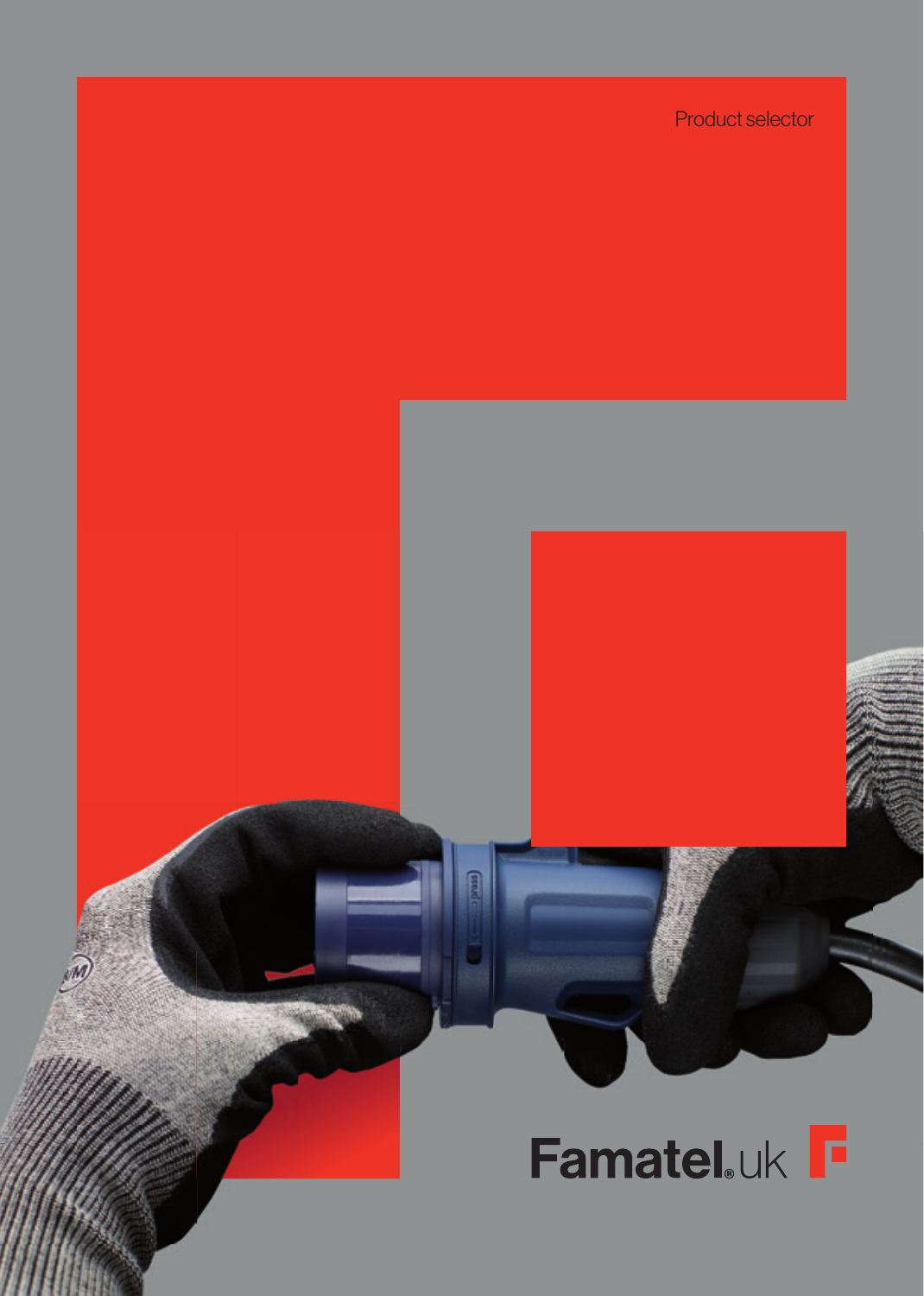| <b>Surface</b><br>mount<br>socket<br><b>IP44</b> | <b>Surface</b><br>mount<br>socket<br><b>IP67</b> | <b>Wall</b><br>mount<br>plug IP44 | <b>Wall</b><br>mount<br>plug IP67 | <b>Surface</b><br>mount<br>plug IP44 | <b>Surface</b><br>mount<br>plug IP67 | <b>Surface</b><br>mount<br>socket<br><b>IP44</b> | <b>Surface</b><br>mount<br>socket<br><b>IP67</b> | Panel<br>plug IP44<br>76×76 | <b>Panel plug</b><br><b>32A IP44</b><br>66×66 | <b>Panel plug</b><br><b>IP67</b> |
|--------------------------------------------------|--------------------------------------------------|-----------------------------------|-----------------------------------|--------------------------------------|--------------------------------------|--------------------------------------------------|--------------------------------------------------|-----------------------------|-----------------------------------------------|----------------------------------|
| 23190                                            |                                                  | 13501                             |                                   | 13150                                |                                      | 23150                                            |                                                  | 1110                        |                                               | 1158                             |
|                                                  | 24190                                            |                                   |                                   |                                      | 14150                                |                                                  | 24150                                            |                             | 1112                                          |                                  |
| 23191                                            |                                                  | 13502                             |                                   | 13151                                |                                      | 23151                                            |                                                  | 1111                        |                                               | 1159                             |
|                                                  | 24191                                            |                                   |                                   |                                      | 14151                                |                                                  | 24151                                            |                             | 1113                                          |                                  |
| 23290                                            |                                                  | 13661                             |                                   | 13250                                |                                      | 23250                                            |                                                  | 1107A                       | 1108A                                         |                                  |
|                                                  | 24290                                            |                                   |                                   |                                      | 14250                                |                                                  | 24250                                            |                             |                                               | 1160                             |
| 23291                                            |                                                  | 13662                             |                                   | 13251                                |                                      | 23251                                            |                                                  | 1114                        | 1118                                          |                                  |
|                                                  | 24291                                            |                                   |                                   |                                      | 14251                                |                                                  | 24251                                            |                             |                                               | 1161                             |
| 23295                                            |                                                  |                                   |                                   | 13252                                |                                      | 23252                                            |                                                  |                             |                                               |                                  |
|                                                  | 24295                                            |                                   |                                   |                                      | 14252                                |                                                  | 24252                                            |                             |                                               |                                  |
| 23406                                            |                                                  |                                   |                                   |                                      |                                      |                                                  |                                                  |                             |                                               |                                  |
| 23390                                            | 24390                                            | 13761                             |                                   | 13350                                | 14350                                | 23350                                            | 24350                                            | 1116                        | 1118                                          | 1162                             |
| 23391                                            |                                                  | 13762                             |                                   | 13351                                |                                      | 23351                                            |                                                  | 1117                        | 1109A                                         |                                  |
|                                                  | 24391                                            |                                   |                                   |                                      | 14351                                |                                                  | 24351                                            |                             |                                               | 1163                             |
| 23490                                            |                                                  | 13861                             |                                   | 13450                                |                                      | 23450                                            |                                                  |                             |                                               |                                  |
|                                                  | 24490                                            |                                   |                                   |                                      | 14450                                |                                                  | 24450                                            |                             |                                               |                                  |
| 23491                                            |                                                  | 13862                             |                                   | 13451                                |                                      | 23451                                            |                                                  |                             |                                               |                                  |
|                                                  | 24491                                            |                                   |                                   |                                      | 14451                                |                                                  | 24451                                            |                             |                                               |                                  |
| 23192                                            |                                                  | 13503                             |                                   | 13152                                |                                      | 23152                                            |                                                  |                             |                                               |                                  |
|                                                  | 24192                                            |                                   |                                   |                                      | 14152                                |                                                  | 24152                                            |                             |                                               |                                  |
| 23193                                            |                                                  | 13504                             |                                   | 13153                                |                                      | 23153                                            |                                                  |                             |                                               |                                  |
|                                                  | 24193                                            |                                   |                                   |                                      | 14153                                |                                                  | 24153                                            |                             |                                               |                                  |
| 23292                                            |                                                  | 13663                             |                                   | 13253                                |                                      | 23253                                            |                                                  |                             |                                               |                                  |
|                                                  | 24292                                            |                                   |                                   |                                      | 14253                                |                                                  | 24253                                            |                             |                                               |                                  |
| 23293                                            |                                                  | 13664                             |                                   | 13254                                |                                      | 23254                                            |                                                  |                             |                                               |                                  |
|                                                  | 24293                                            |                                   |                                   |                                      | 14254                                |                                                  | 24254                                            |                             |                                               |                                  |
| 23296                                            |                                                  |                                   |                                   |                                      |                                      |                                                  |                                                  |                             |                                               |                                  |
|                                                  | 24296                                            |                                   |                                   |                                      |                                      |                                                  |                                                  |                             |                                               |                                  |
| 23394<br>23392                                   |                                                  | 13763                             |                                   | 13352                                |                                      | 23352                                            |                                                  |                             |                                               |                                  |
|                                                  | 24398                                            |                                   |                                   |                                      |                                      |                                                  |                                                  |                             |                                               |                                  |
|                                                  | 24392                                            |                                   |                                   |                                      | 14352                                |                                                  | 24352                                            |                             |                                               |                                  |
| 23393                                            |                                                  | 13764                             |                                   | 13353                                |                                      | 23353                                            |                                                  |                             |                                               |                                  |
|                                                  | 24393                                            |                                   |                                   |                                      | 14353                                |                                                  | 24353                                            |                             |                                               |                                  |
| 23492                                            |                                                  | 13863                             |                                   | 13452                                |                                      | 23452                                            |                                                  |                             |                                               |                                  |
|                                                  | 24492                                            |                                   |                                   |                                      | 14452                                |                                                  | 24452                                            |                             |                                               |                                  |
| 23493                                            |                                                  | 13864                             |                                   | 13453                                |                                      | 23453                                            |                                                  |                             |                                               |                                  |
|                                                  | 24493                                            |                                   |                                   |                                      | 14453                                |                                                  | 24453                                            |                             |                                               |                                  |
|                                                  | 24194                                            |                                   | 1060                              |                                      |                                      |                                                  |                                                  |                             |                                               | 633-4                            |
|                                                  | 24195                                            |                                   | 1059                              |                                      |                                      |                                                  |                                                  |                             |                                               |                                  |
|                                                  |                                                  |                                   | 1063                              |                                      |                                      |                                                  |                                                  |                             |                                               | 633-6                            |
|                                                  |                                                  |                                   | 1064                              |                                      |                                      |                                                  |                                                  |                             |                                               |                                  |
|                                                  |                                                  |                                   |                                   |                                      |                                      |                                                  |                                                  |                             |                                               |                                  |
|                                                  |                                                  |                                   | 1068                              |                                      |                                      |                                                  |                                                  |                             |                                               | 643-6                            |
|                                                  |                                                  |                                   | 1069                              |                                      |                                      |                                                  |                                                  |                             |                                               | 635-6                            |
|                                                  |                                                  |                                   | 14865                             |                                      |                                      |                                                  |                                                  |                             |                                               |                                  |
|                                                  |                                                  |                                   | 14866                             |                                      |                                      |                                                  |                                                  |                             |                                               |                                  |
|                                                  |                                                  |                                   | 543-4                             |                                      |                                      |                                                  |                                                  |                             |                                               | 643-4                            |
|                                                  |                                                  |                                   | 543-6                             |                                      |                                      |                                                  |                                                  |                             |                                               | 643-6                            |
|                                                  |                                                  |                                   |                                   |                                      |                                      |                                                  |                                                  |                             |                                               |                                  |
|                                                  |                                                  |                                   | 544-6                             |                                      |                                      |                                                  |                                                  |                             |                                               | 644-6                            |
|                                                  |                                                  |                                   | 545-6                             |                                      |                                      |                                                  |                                                  |                             |                                               | 645-6                            |
|                                                  |                                                  |                                   | 14867                             |                                      |                                      |                                                  |                                                  |                             |                                               |                                  |
|                                                  |                                                  |                                   | 14868                             |                                      |                                      |                                                  |                                                  |                             |                                               |                                  |
|                                                  |                                                  |                                   |                                   |                                      |                                      |                                                  |                                                  |                             |                                               |                                  |











| <b>Amps</b> | <b>Volts</b> | <b>Poles</b>         | н        | IP                                   | <b>Trailing</b><br>plug<br><b>IP44</b> | <b>Trailing</b><br>plug<br><b>IP67</b> | <b>Trailing</b><br>socket<br><b>IP44</b> | <b>Trailing</b><br>socket<br><b>IP67</b> | <b>Angled</b><br>panel<br>socket<br><b>IP44</b> | <b>Angled</b><br>panel<br>socket<br><b>IP67</b> | <b>Straight</b><br>panel<br>socket<br><b>IP44</b> | <b>Straight</b><br>panel<br>socket<br><b>IP67</b> |
|-------------|--------------|----------------------|----------|--------------------------------------|----------------------------------------|----------------------------------------|------------------------------------------|------------------------------------------|-------------------------------------------------|-------------------------------------------------|---------------------------------------------------|---------------------------------------------------|
|             |              | $2P+T$               | 4H       | IP44                                 | 13100                                  |                                        | 23100                                    |                                          | 23130                                           |                                                 | 23170                                             |                                                   |
|             | 110-130      | $2P+T$               | 4H       | <b>IP67</b>                          |                                        | 14100                                  |                                          | 24100                                    |                                                 | 24130                                           |                                                   | 24170                                             |
|             |              | $3P+T$               | 4H       | IP44                                 | 13101                                  |                                        | 23101                                    |                                          | 23131                                           |                                                 |                                                   |                                                   |
|             |              | $3P+T$<br>$2P+T$     | 4H<br>6H | IP67<br>IP44                         | 13200                                  | 14101                                  | 23200                                    | 24101                                    | 23230                                           | 24131                                           | 23270                                             |                                                   |
|             |              | $2P+T$               | 6H       | IP67                                 |                                        | 14200                                  |                                          | 24200                                    |                                                 | 24230                                           |                                                   | 24270                                             |
|             |              | $3P+T$               | 9H       | IP44                                 | 13201                                  |                                        | 23201                                    |                                          | 23231                                           |                                                 |                                                   |                                                   |
|             | 220-240      | $3P+T$               | 9H       | <b>IP67</b>                          |                                        | 14201                                  |                                          | 24201                                    |                                                 | 24231                                           |                                                   |                                                   |
|             |              | $3P+T+N$             | 9H       | IP44                                 | 13202                                  |                                        | 23202                                    |                                          | 23232                                           |                                                 |                                                   |                                                   |
| 16          |              | $3P+T+N$             | 9H       | <b>IP67</b>                          |                                        | 14202                                  |                                          | 24202                                    |                                                 | 24232                                           |                                                   |                                                   |
|             |              | $2P+T$               | 9H       | <b>IP44</b>                          | 13304                                  |                                        | 23304                                    |                                          |                                                 |                                                 |                                                   |                                                   |
|             |              | $3P+T$               | 6H       | IP44                                 | 13300                                  |                                        | 23300                                    |                                          | 23330                                           |                                                 | 23370                                             |                                                   |
|             | 380-440      | $3P+T$               | 6H       | <b>IP67</b>                          |                                        | 14300                                  |                                          | 24300                                    |                                                 | 24330                                           |                                                   | 24370                                             |
|             |              | $3P+T+N$             | 6H       | <b>IP44</b>                          | 13301                                  |                                        | 23301                                    |                                          | 23331                                           |                                                 |                                                   |                                                   |
|             |              | $3P+T+N$<br>$3P+T$   | 6H<br>7H | IP67<br>IP44                         | 13400                                  | 14301                                  | 23400                                    | 24301                                    | 23430                                           | 24331                                           |                                                   |                                                   |
|             |              | $3P+T$               | 7H       | IP67                                 |                                        | 14400                                  |                                          | 24400                                    |                                                 | 24430                                           |                                                   |                                                   |
|             | 500          | $3P+T+N$             | 7H       | <b>IP44</b>                          | 13401                                  |                                        | 23401                                    |                                          | 23431                                           |                                                 |                                                   |                                                   |
|             |              | $3P+T+N$             | 7H       | IP67                                 |                                        | 14401                                  |                                          | 24401                                    |                                                 | 24431                                           |                                                   |                                                   |
|             |              | $2P+T$               | 4H       | IP44                                 | 13102                                  |                                        | 23102                                    |                                          | 23132                                           |                                                 | 23172                                             |                                                   |
| 32          |              | $2P+T$               | 4H       | IP67                                 |                                        | 14102                                  |                                          | 24102                                    |                                                 | 24132                                           |                                                   | 24172                                             |
|             | 110-130      | $3P+T$               | 4H       | IP44                                 | 13103                                  |                                        | 23103                                    |                                          | 23133                                           |                                                 |                                                   |                                                   |
|             |              | $3P+T$               | 4H       | IP67                                 |                                        | 14103                                  |                                          | 24103                                    |                                                 | 24133                                           |                                                   |                                                   |
|             | 220-240      | $2P+T$               | 6H       | IP44                                 | 13203                                  |                                        | 23203                                    |                                          | 23233                                           |                                                 | 23272                                             |                                                   |
|             |              | $2P+T$               | 6H       | <b>IP67</b>                          |                                        | 14203                                  |                                          | 24203                                    |                                                 | 24233                                           |                                                   | 24272                                             |
|             |              | $3P+T$<br>$3P+T$     | 9H       | IP44<br><b>IP67</b>                  | 13204                                  |                                        | 23204                                    |                                          | 23234                                           |                                                 |                                                   |                                                   |
|             |              | $3P+T+N$             | 9H<br>9H | IP44                                 | 13206                                  | 14204                                  | 23205                                    | 24204                                    | 23235                                           | 24234                                           |                                                   |                                                   |
|             |              | $3P+T+N$             | 9H       | <b>IP67</b>                          |                                        | 14210                                  |                                          | 24210                                    |                                                 | 24240                                           |                                                   |                                                   |
|             |              | $2P+T$               | 9H       | <b>IP44</b>                          | 13305                                  |                                        | 23305                                    |                                          |                                                 |                                                 |                                                   |                                                   |
|             |              | $3P+T$               | 6H       | <b>IP44</b>                          | 13302                                  |                                        | 23302                                    |                                          | 23332                                           |                                                 | 23372                                             |                                                   |
|             | 380-440      | $3P+T$               | 6H       | <b>IP67</b>                          |                                        | 14308                                  |                                          | 24308                                    |                                                 | 24339                                           |                                                   | 24372                                             |
|             |              | $3P+T$               | 6H       | <b>IP67</b>                          |                                        | 14302                                  |                                          | 24302                                    |                                                 | 24332                                           |                                                   |                                                   |
|             |              | $3P+T+N$             | 6H       | IP44                                 | 13303                                  |                                        | 23303                                    |                                          | 23333                                           |                                                 | 23373                                             |                                                   |
|             |              | $3P+T+N$             | 6H       | IP67                                 |                                        | 14303                                  |                                          | 24303                                    |                                                 | 24333                                           |                                                   | 24373                                             |
|             | 500          | $3P+T$               | 7H       | IP44                                 | 13402                                  |                                        | 23402                                    |                                          | 23432                                           |                                                 |                                                   |                                                   |
|             |              | $3P+T$               | 7H       | <b>IP67</b>                          |                                        | 14402                                  |                                          | 24402                                    |                                                 | 24432                                           |                                                   |                                                   |
|             |              | $3P+T+N$<br>$3P+T+N$ | 7H<br>7H | <b>IP44</b><br>IP67                  | 13403                                  | 14403                                  | 23403                                    | 24403                                    | 23433                                           | 24433                                           |                                                   |                                                   |
|             |              | $2P+T$               | 4H       | IP <sub>67</sub>                     |                                        | 9155                                   |                                          | 9055                                     |                                                 | 24137                                           |                                                   | 1359                                              |
|             | 110-130      | $3P+T$               | 4H       | IP67                                 |                                        | 9156                                   |                                          | 9056                                     |                                                 | 24138                                           |                                                   |                                                   |
|             |              | $2P+T$               | 6H       | IP67                                 |                                        | 9159                                   |                                          | 9059                                     |                                                 | 24235                                           |                                                   | 1363                                              |
|             | 220-240      | $3P+T$               | 9H       | <b>IP67</b>                          |                                        | 9160                                   |                                          | 9060                                     |                                                 | 24236                                           |                                                   |                                                   |
| 63          |              | $3P+T+N$             | 9H       | <b>IP67</b>                          |                                        | 14209                                  |                                          | 24209                                    |                                                 | 24238                                           |                                                   |                                                   |
|             | 380-440      | $3P+T$               | 6H       | IP67                                 |                                        | 14304                                  |                                          | 24304                                    |                                                 | 24334                                           |                                                   | 1368P-FAM                                         |
|             |              | $3P+T+N$             | 6H       | IP <sub>67</sub>                     |                                        | 14305                                  |                                          | 24305                                    |                                                 | 24335                                           |                                                   | 1369P-FAM                                         |
|             | 500          | $3P+T$               | 7H       | IP67                                 |                                        | 14404                                  |                                          | 24404                                    |                                                 | 24337                                           |                                                   |                                                   |
|             |              | $3P+T+N$             | 7H       | IP67                                 |                                        | 14405                                  |                                          | 24405                                    |                                                 | 24438                                           |                                                   |                                                   |
|             | 110-130      | $2P+T$<br>$3P+T$     | 4H<br>4H | IP <sub>67</sub><br>IP <sub>67</sub> |                                        | 043-4                                  |                                          | 243-4                                    |                                                 | 443-4                                           |                                                   | $343 - 4$                                         |
|             |              | $3P+T$               | 9H       | <b>IP67</b>                          |                                        | 043-6                                  |                                          | 243-6                                    |                                                 | 443-6                                           |                                                   | 343-6                                             |
|             | 220-240      | $3P+T+N$             | 9H       | IP67                                 |                                        |                                        |                                          |                                          |                                                 |                                                 |                                                   |                                                   |
| 125         |              | $3P+T$               | 6H       | IP67                                 |                                        | 14306                                  |                                          | 24306                                    |                                                 | 24337                                           |                                                   | 344-6                                             |
|             | 380-440      | $3P+T+N$             | 6H       | IP <sub>67</sub>                     |                                        | 14307                                  |                                          | 24307                                    |                                                 | 24338                                           |                                                   | 345-6                                             |
|             |              | $3P+T$               | 7H       | IP67                                 |                                        | 14406                                  |                                          | 24406                                    |                                                 | 24439                                           |                                                   |                                                   |
|             | 500          | $3P+T+N$             | 7H       | IP67                                 |                                        | 14407                                  |                                          | 24407                                    |                                                 | 24440                                           |                                                   |                                                   |



### **SPEED PRO**

Ergonomics, robustness, security, connection speed and precision. Designed and manufactured according to the most demanding quality standards, they guarantee better operation in extreme conditions of temperature, impact and pressure.

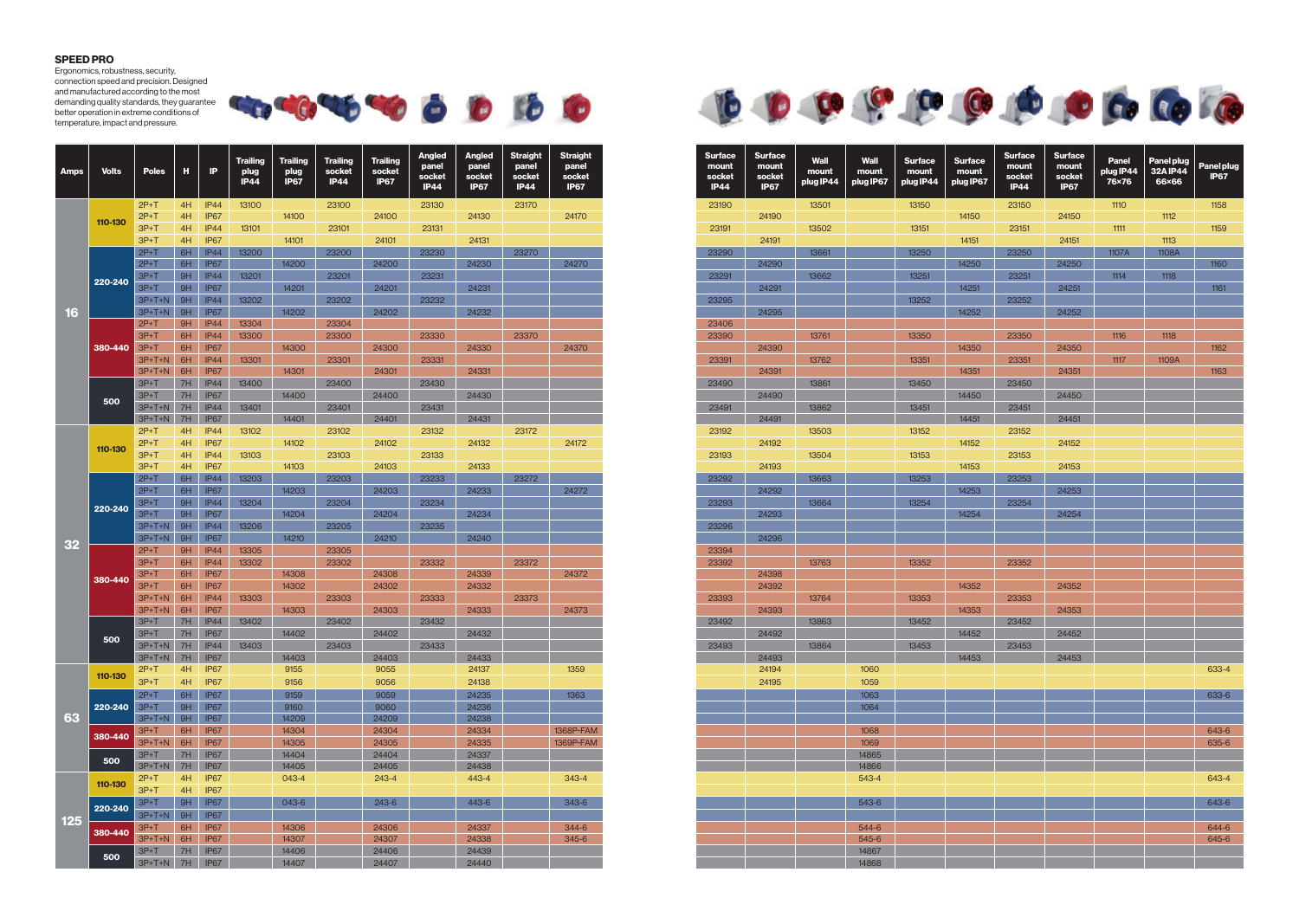| <b>Horizontal</b><br><b>Interlocked</b><br>switched<br>socket panel<br>mount IP67 | <b>Horizontal</b><br><b>Interlocked</b><br>switched<br>socket wall<br>mount IP44 | <b>Horizontal</b><br><b>Interlocked</b><br>switched<br>socket wall<br>mount IP67 | <b>Vertical</b><br><b>Interlocked</b><br>switched<br>socket panel<br>mount IP44 | Vertica<br>Interlock<br>switche<br>socket pa<br>mount IP |
|-----------------------------------------------------------------------------------|----------------------------------------------------------------------------------|----------------------------------------------------------------------------------|---------------------------------------------------------------------------------|----------------------------------------------------------|
|                                                                                   | 3214G4                                                                           |                                                                                  | 25701                                                                           |                                                          |
| 25138                                                                             |                                                                                  | 3216G4                                                                           |                                                                                 | 25715                                                    |
| 25139                                                                             | 3314G4                                                                           | 3316G4                                                                           | 25702                                                                           | 25716                                                    |
|                                                                                   | 3214B6                                                                           |                                                                                  | 25703                                                                           |                                                          |
| 25008                                                                             |                                                                                  | 3216B6                                                                           |                                                                                 | 25717                                                    |
|                                                                                   | 3314B9                                                                           |                                                                                  | 25704                                                                           |                                                          |
| 25068                                                                             |                                                                                  | 3316B9                                                                           |                                                                                 | 25718                                                    |
|                                                                                   | 3414B9                                                                           |                                                                                  | 25705                                                                           |                                                          |
| 25069                                                                             | 3314R6                                                                           | 3416B9                                                                           |                                                                                 | 25719                                                    |
|                                                                                   |                                                                                  | 3316R6                                                                           | 25706                                                                           |                                                          |
| 25009                                                                             |                                                                                  |                                                                                  | 25707                                                                           | 25720                                                    |
|                                                                                   | 3414R6                                                                           |                                                                                  |                                                                                 |                                                          |
| 25010                                                                             |                                                                                  | 3416R6                                                                           |                                                                                 | 25721                                                    |
|                                                                                   |                                                                                  |                                                                                  |                                                                                 |                                                          |
|                                                                                   |                                                                                  |                                                                                  |                                                                                 |                                                          |
|                                                                                   |                                                                                  |                                                                                  |                                                                                 |                                                          |
|                                                                                   | 3234G4                                                                           |                                                                                  | 25708                                                                           |                                                          |
| 25070                                                                             |                                                                                  | 3232G4                                                                           |                                                                                 | 25722                                                    |
|                                                                                   | 3334G4                                                                           |                                                                                  | 25709                                                                           |                                                          |
| 25071                                                                             |                                                                                  | 3332G4                                                                           |                                                                                 | 25723                                                    |
|                                                                                   | 3234B6                                                                           |                                                                                  | 25710                                                                           |                                                          |
| 25011                                                                             | 3334B9                                                                           | 3232B6                                                                           | 25711                                                                           | 25724                                                    |
| 25072                                                                             |                                                                                  | 3332B9                                                                           |                                                                                 | 25725                                                    |
|                                                                                   | 3434B9                                                                           |                                                                                  | 25712                                                                           |                                                          |
| 25073                                                                             |                                                                                  | 3432B9                                                                           |                                                                                 | 25726                                                    |
|                                                                                   | 3334R6                                                                           |                                                                                  |                                                                                 |                                                          |
|                                                                                   |                                                                                  | 3332R6                                                                           | 25713                                                                           |                                                          |
| 25074<br>25012                                                                    |                                                                                  |                                                                                  |                                                                                 | 25727<br>25728                                           |
|                                                                                   | 3434R6                                                                           |                                                                                  | 25714                                                                           |                                                          |
| 25013                                                                             |                                                                                  | 3432R6                                                                           |                                                                                 | 25729                                                    |
|                                                                                   |                                                                                  |                                                                                  |                                                                                 |                                                          |
|                                                                                   |                                                                                  |                                                                                  |                                                                                 |                                                          |
|                                                                                   |                                                                                  |                                                                                  |                                                                                 |                                                          |
|                                                                                   |                                                                                  |                                                                                  |                                                                                 |                                                          |
|                                                                                   |                                                                                  |                                                                                  |                                                                                 |                                                          |
|                                                                                   |                                                                                  |                                                                                  |                                                                                 |                                                          |
|                                                                                   |                                                                                  |                                                                                  |                                                                                 |                                                          |
|                                                                                   |                                                                                  |                                                                                  |                                                                                 |                                                          |
|                                                                                   |                                                                                  |                                                                                  |                                                                                 |                                                          |
|                                                                                   |                                                                                  |                                                                                  |                                                                                 |                                                          |
|                                                                                   |                                                                                  |                                                                                  |                                                                                 |                                                          |
|                                                                                   |                                                                                  |                                                                                  |                                                                                 |                                                          |
|                                                                                   |                                                                                  |                                                                                  |                                                                                 |                                                          |
|                                                                                   |                                                                                  |                                                                                  |                                                                                 |                                                          |
|                                                                                   |                                                                                  |                                                                                  |                                                                                 |                                                          |
|                                                                                   |                                                                                  |                                                                                  |                                                                                 |                                                          |
|                                                                                   |                                                                                  |                                                                                  |                                                                                 |                                                          |
|                                                                                   |                                                                                  |                                                                                  |                                                                                 |                                                          |
|                                                                                   |                                                                                  |                                                                                  |                                                                                 |                                                          |









| orizontal<br>erlocked:<br>witched<br><b>ket panel</b><br>ount IP67 | <b>Horizontal</b><br><b>Interlocked</b><br>switched<br>socket wall<br>mount IP44 | <b>Horizontal</b><br><b>Interlocked</b><br>switched<br>socket wall<br>mount IP67 | <b>Vertical</b><br><b>Interlocked</b><br>switched<br>socket panel<br>mount IP44 | <b>Vertical</b><br><b>Interlocked</b><br>switched<br>socket panel<br>mount IP67 | <b>Vertical</b><br><b>Interlocked</b><br>switched<br>socket wall<br>mount IP44 | <b>Vertical</b><br><b>Interlocked</b><br>switched<br>socket wall<br>mount IP67 | <b>Vertical</b><br><b>Interlocked</b><br>switched<br>socket wall<br>mount IP67 with<br>30mARCD |
|--------------------------------------------------------------------|----------------------------------------------------------------------------------|----------------------------------------------------------------------------------|---------------------------------------------------------------------------------|---------------------------------------------------------------------------------|--------------------------------------------------------------------------------|--------------------------------------------------------------------------------|------------------------------------------------------------------------------------------------|
|                                                                    | 3214G4                                                                           |                                                                                  | 25701                                                                           |                                                                                 | 16.3214G4D                                                                     |                                                                                | 16.3214G4R                                                                                     |
| 25138                                                              |                                                                                  | 3216G4                                                                           |                                                                                 | 25715                                                                           |                                                                                | 16.3216G4D                                                                     | 16.3216G4R                                                                                     |
|                                                                    | 3314G4                                                                           |                                                                                  | 25702                                                                           |                                                                                 | 16.3314G4D                                                                     |                                                                                | 16.3314G4R                                                                                     |
| 25139                                                              |                                                                                  | 3316G4                                                                           |                                                                                 | 25716                                                                           |                                                                                | 16.3316G4D                                                                     | 16.3316G4R                                                                                     |
|                                                                    | 3214B6                                                                           |                                                                                  | 25703                                                                           |                                                                                 | 16.3214B6D                                                                     |                                                                                | 16.3214B6R                                                                                     |
| 25008                                                              |                                                                                  | 3216B6                                                                           |                                                                                 | 25717                                                                           |                                                                                | 16.3216B6D                                                                     | 16.3216B6R                                                                                     |
|                                                                    | 3314B9                                                                           |                                                                                  | 25704                                                                           |                                                                                 | 16.3314B9D                                                                     |                                                                                | 16.3314B9R                                                                                     |
| 25068                                                              |                                                                                  | 3316B9                                                                           |                                                                                 | 25718                                                                           |                                                                                | 16.3316B9D                                                                     | 16.3316B9R                                                                                     |
|                                                                    | 3414B9                                                                           |                                                                                  | 25705                                                                           |                                                                                 | 16.3414B9D                                                                     |                                                                                | 16.3414B9R                                                                                     |
| 25069                                                              |                                                                                  | 3416B9                                                                           |                                                                                 | 25719                                                                           |                                                                                | 16.3416B9D                                                                     | 16.3416B9R                                                                                     |
|                                                                    | 3314R6                                                                           |                                                                                  |                                                                                 |                                                                                 | 16.3314R6D                                                                     |                                                                                | 16.3314R6R                                                                                     |
|                                                                    |                                                                                  | 3316R6                                                                           | 25706                                                                           |                                                                                 |                                                                                | 16.3316R6D                                                                     | 16.3316R6R                                                                                     |
| 25009                                                              |                                                                                  |                                                                                  | 25707                                                                           | 25720                                                                           |                                                                                |                                                                                |                                                                                                |
|                                                                    | 3414R6                                                                           |                                                                                  |                                                                                 |                                                                                 | 16.3414R6D                                                                     |                                                                                | 16.3414R6R                                                                                     |
| 25010                                                              |                                                                                  | 3416R6                                                                           |                                                                                 | 25721                                                                           |                                                                                | 16.3416R6D                                                                     | 16.3416R6R                                                                                     |
|                                                                    |                                                                                  |                                                                                  |                                                                                 |                                                                                 |                                                                                |                                                                                |                                                                                                |
|                                                                    |                                                                                  |                                                                                  |                                                                                 |                                                                                 |                                                                                |                                                                                |                                                                                                |
|                                                                    |                                                                                  |                                                                                  |                                                                                 |                                                                                 |                                                                                |                                                                                |                                                                                                |
|                                                                    | 3234G4                                                                           |                                                                                  | 25708                                                                           |                                                                                 | 16.3234G4D                                                                     |                                                                                | 16.3234G4R                                                                                     |
| 25070                                                              |                                                                                  | 3232G4                                                                           |                                                                                 | 25722                                                                           |                                                                                | 16.3232G4D                                                                     | 16.3232G4R                                                                                     |
|                                                                    | 3334G4                                                                           |                                                                                  | 25709                                                                           |                                                                                 | 16.3334G4D                                                                     |                                                                                | 16.3334G4R                                                                                     |
| 25071                                                              |                                                                                  | 3332G4                                                                           |                                                                                 | 25723                                                                           |                                                                                | 16.3332G4D                                                                     | 16.3332G4R                                                                                     |
|                                                                    | 3234B6                                                                           |                                                                                  | 25710                                                                           |                                                                                 | 16.3234B6D                                                                     |                                                                                | 16.3234B6R                                                                                     |
| 25011                                                              |                                                                                  | 3232B6                                                                           |                                                                                 | 25724                                                                           |                                                                                | 16.3232B6D                                                                     | 16.3232B6R                                                                                     |
|                                                                    | 3334B9                                                                           |                                                                                  | 25711                                                                           |                                                                                 | 16.3334B9D                                                                     |                                                                                | 16.3334B9R                                                                                     |
| 25072                                                              |                                                                                  | 3332B9                                                                           |                                                                                 | 25725                                                                           |                                                                                | 16.3332B9D                                                                     | 16.3332B9R                                                                                     |
|                                                                    | 3434B9                                                                           |                                                                                  | 25712                                                                           |                                                                                 | 16.3434B9D                                                                     |                                                                                | 16.3434B9R                                                                                     |
| 25073                                                              |                                                                                  | 3432B9                                                                           |                                                                                 | 25726                                                                           |                                                                                | 16.3432B9D                                                                     | 16.3432B9R                                                                                     |
|                                                                    | 3334R6                                                                           |                                                                                  |                                                                                 |                                                                                 | 16.3334R6D                                                                     |                                                                                | 16.3334R6R                                                                                     |
|                                                                    |                                                                                  | 3332R6                                                                           | 25713                                                                           |                                                                                 |                                                                                | 16.3332R6D                                                                     | 16.3332R6R                                                                                     |
| 25074                                                              |                                                                                  |                                                                                  |                                                                                 | 25727                                                                           |                                                                                |                                                                                |                                                                                                |
| 25012                                                              |                                                                                  |                                                                                  |                                                                                 | 25728                                                                           |                                                                                |                                                                                |                                                                                                |
|                                                                    | 3434R6                                                                           |                                                                                  | 25714                                                                           |                                                                                 | 16.3434R6D                                                                     |                                                                                | 16.3434R6R                                                                                     |
| 25013                                                              |                                                                                  | 3432R6                                                                           |                                                                                 | 25729                                                                           |                                                                                | 16.3432R6D                                                                     | 16.3432R6R                                                                                     |
|                                                                    |                                                                                  |                                                                                  |                                                                                 |                                                                                 |                                                                                |                                                                                |                                                                                                |
|                                                                    |                                                                                  |                                                                                  |                                                                                 |                                                                                 |                                                                                |                                                                                |                                                                                                |
|                                                                    |                                                                                  |                                                                                  |                                                                                 |                                                                                 |                                                                                |                                                                                |                                                                                                |
|                                                                    |                                                                                  |                                                                                  |                                                                                 |                                                                                 |                                                                                |                                                                                |                                                                                                |
|                                                                    |                                                                                  |                                                                                  |                                                                                 |                                                                                 |                                                                                | 16.263G4D<br>16.363G4D                                                         | 16.263G4MTR<br>16.363G4MTR                                                                     |
|                                                                    |                                                                                  |                                                                                  |                                                                                 |                                                                                 |                                                                                |                                                                                |                                                                                                |
|                                                                    |                                                                                  |                                                                                  |                                                                                 |                                                                                 |                                                                                | 16.263B6D<br>16.363B9D                                                         | 16.263B6MTR<br>16.363B9MTR                                                                     |
|                                                                    |                                                                                  |                                                                                  |                                                                                 |                                                                                 |                                                                                | 16.463B9D                                                                      | 16.463B9MTR                                                                                    |
|                                                                    |                                                                                  |                                                                                  |                                                                                 |                                                                                 |                                                                                | 16.363R6D                                                                      | 16.363R6MTR                                                                                    |
|                                                                    |                                                                                  |                                                                                  |                                                                                 |                                                                                 |                                                                                | 16.463R6D                                                                      | 16.463R6MTR                                                                                    |
|                                                                    |                                                                                  |                                                                                  |                                                                                 |                                                                                 |                                                                                |                                                                                |                                                                                                |
|                                                                    |                                                                                  |                                                                                  |                                                                                 |                                                                                 |                                                                                |                                                                                |                                                                                                |
|                                                                    |                                                                                  |                                                                                  |                                                                                 |                                                                                 |                                                                                | 9755102FAM                                                                     | 9755102FAM2                                                                                    |
|                                                                    |                                                                                  |                                                                                  |                                                                                 |                                                                                 |                                                                                |                                                                                |                                                                                                |
|                                                                    |                                                                                  |                                                                                  |                                                                                 |                                                                                 |                                                                                | 9755102                                                                        | 9755102FAM1                                                                                    |
|                                                                    |                                                                                  |                                                                                  |                                                                                 |                                                                                 |                                                                                |                                                                                |                                                                                                |
|                                                                    |                                                                                  |                                                                                  |                                                                                 |                                                                                 |                                                                                | 9755099                                                                        | 9755099FAM                                                                                     |
|                                                                    |                                                                                  |                                                                                  |                                                                                 |                                                                                 |                                                                                | 9755100                                                                        | 9755100FAM                                                                                     |
|                                                                    |                                                                                  |                                                                                  |                                                                                 |                                                                                 |                                                                                |                                                                                |                                                                                                |
|                                                                    |                                                                                  |                                                                                  |                                                                                 |                                                                                 |                                                                                |                                                                                |                                                                                                |

| manufactured according to the most demanding<br>quality standards, they guarantee better<br>operation in extreme conditions of temperature,<br>impact and pressure. |              |                    |          |                          |                                                                     |                                                                     |                                                          |                                                          |                                                                                   |
|---------------------------------------------------------------------------------------------------------------------------------------------------------------------|--------------|--------------------|----------|--------------------------|---------------------------------------------------------------------|---------------------------------------------------------------------|----------------------------------------------------------|----------------------------------------------------------|-----------------------------------------------------------------------------------|
| <b>Amps</b>                                                                                                                                                         | <b>Volts</b> | <b>Poles</b>       | н        | <b>IP</b>                | <b>Interlocked</b><br>switched socket<br>panel mount<br><b>IP44</b> | <b>Interlocked</b><br>switched socket<br>panel mount<br><b>IP67</b> | <b>Interlocked</b><br>switched socket<br>wall mount IP44 | <b>Interlocked</b><br>switched socket<br>wall mount IP67 | <b>Horizontal</b><br>interlocked<br>switched socket<br>panel mount<br><b>IP44</b> |
|                                                                                                                                                                     |              | $2P+T$             | 4H       | IP44                     | 25031                                                               |                                                                     | 19.3214G4                                                |                                                          | 25054                                                                             |
|                                                                                                                                                                     | 110-130      | $2P+T$             | 4H       | IP67                     |                                                                     | 25045                                                               |                                                          | 19.3216G4                                                |                                                                                   |
|                                                                                                                                                                     |              | $3P+T$             | 4H       | IP44                     | 25032                                                               |                                                                     | 19.3314G4                                                |                                                          | 25055                                                                             |
|                                                                                                                                                                     |              | $3P+T$<br>$2P+T$   | 4H<br>6H | IP67<br>IP44             | 25033                                                               | 25046                                                               | 19.3214B6                                                | 19.3314G4                                                | 25056                                                                             |
|                                                                                                                                                                     |              | $2P+T$             | 6H       | <b>IP67</b>              |                                                                     | 25000                                                               |                                                          | 19.3216G4                                                |                                                                                   |
|                                                                                                                                                                     |              | $3P+T$             | 9H       | IP44                     | 25034                                                               |                                                                     | 19.3314B9                                                |                                                          | 25057                                                                             |
|                                                                                                                                                                     | 220-240      | $3P+T$             | 9H       | <b>IP67</b>              |                                                                     | 25047                                                               |                                                          | 19.3316B9                                                |                                                                                   |
|                                                                                                                                                                     |              | $3P+T+N$           | 9H       | IP44                     | 25035                                                               |                                                                     | 19.3414B9                                                |                                                          | 25058                                                                             |
| 16                                                                                                                                                                  |              | $3P+T+N$           | 9H       | IP67                     |                                                                     | 25048                                                               |                                                          | 19.3416B9                                                |                                                                                   |
|                                                                                                                                                                     |              | $2P+T$             | 9H       | IP44                     |                                                                     |                                                                     |                                                          |                                                          |                                                                                   |
|                                                                                                                                                                     |              | $3P+T$             | 6H       | IP44                     | 25036                                                               |                                                                     | 19.3314R6                                                |                                                          | 25059                                                                             |
|                                                                                                                                                                     | 380-440      | $3P+T$<br>$3P+T+N$ | 6H       | <b>IP67</b><br>IP44      |                                                                     | 25001                                                               |                                                          | 19.3316R6                                                |                                                                                   |
|                                                                                                                                                                     |              | $3P+T+N$           | 6H<br>6H | <b>IP67</b>              | 25037                                                               | 25002                                                               | 19.3414R6                                                | 19.3416R6                                                | 25060                                                                             |
|                                                                                                                                                                     |              | $3P+T$             | 7H       | IP44                     |                                                                     |                                                                     |                                                          |                                                          |                                                                                   |
|                                                                                                                                                                     |              | $3P+T$             | 7H       | IP67                     |                                                                     |                                                                     |                                                          |                                                          |                                                                                   |
|                                                                                                                                                                     | 500          | $3P+T+N$           | 7H       | IP44                     |                                                                     |                                                                     |                                                          |                                                          |                                                                                   |
|                                                                                                                                                                     |              | $3P+T+N$           | 7H       | IP67                     |                                                                     |                                                                     |                                                          |                                                          |                                                                                   |
|                                                                                                                                                                     | 110-130      | $2P+T$             | 4H       | IP44                     | 25038                                                               |                                                                     | 19.3234G4                                                |                                                          | 25137                                                                             |
|                                                                                                                                                                     |              | $2P+T$             | 4H       | IP67                     |                                                                     | 25049                                                               |                                                          | 19.3232G4                                                |                                                                                   |
|                                                                                                                                                                     |              | $3P+T$             | 4H       | IP44                     | 25039                                                               |                                                                     | 19.3334G4                                                |                                                          | 25061                                                                             |
|                                                                                                                                                                     |              | $3P+T$<br>$2P+T$   | 4H<br>6H | IP <sub>67</sub><br>IP44 | 25040                                                               | 25050                                                               | 19.3234B6                                                | 19.3332G4                                                | 25063                                                                             |
|                                                                                                                                                                     |              | $2P+T$             | 6H       | <b>IP67</b>              |                                                                     | 25003                                                               |                                                          | 19.3232G4                                                |                                                                                   |
|                                                                                                                                                                     |              | $3P+T$             | 9H       | IP44                     | 25041                                                               |                                                                     | 19.3334B9                                                |                                                          | 25064                                                                             |
|                                                                                                                                                                     | 220-240      | $3P+T$             | 9H       | IP67                     |                                                                     | 25051                                                               |                                                          | 19.3332B9                                                |                                                                                   |
|                                                                                                                                                                     |              | $3P+T+N$           | 9H       | IP44                     | 25042                                                               |                                                                     | 19.3434B9                                                |                                                          | 25065                                                                             |
| 32                                                                                                                                                                  |              | $3P+T+N$           | 9H       | IP67                     |                                                                     | 25052                                                               |                                                          | 19.3432B9                                                |                                                                                   |
|                                                                                                                                                                     | 380-440      | $2P+T$             | 9H       | IP44                     |                                                                     |                                                                     |                                                          |                                                          |                                                                                   |
|                                                                                                                                                                     |              | $3P+T$             | 6H       | IP44                     | 25043                                                               |                                                                     | 19.3334R6                                                |                                                          | 25066                                                                             |
|                                                                                                                                                                     |              | $3P+T$<br>$3P+T$   | 6H       | IP <sub>67</sub>         |                                                                     | 25053<br>25054                                                      |                                                          | 19.3332R6                                                |                                                                                   |
|                                                                                                                                                                     |              | $3P+T+N$           | 6H<br>6H | IP <sub>67</sub><br>IP44 | 25044                                                               |                                                                     | 19.3434R6                                                |                                                          | 25067                                                                             |
|                                                                                                                                                                     |              | $3P+T+N$           | 6H       | IP <sub>67</sub>         |                                                                     | 25005                                                               |                                                          | 19.3432R6                                                |                                                                                   |
|                                                                                                                                                                     |              | $3P+T$             | 7H       | <b>IP44</b>              |                                                                     |                                                                     |                                                          |                                                          |                                                                                   |
|                                                                                                                                                                     | 500          | $3P+T$             | 7H       | IP67                     |                                                                     |                                                                     |                                                          |                                                          |                                                                                   |
|                                                                                                                                                                     |              | $3P+T+N$           | 7H       | <b>IP44</b>              |                                                                     |                                                                     |                                                          |                                                          |                                                                                   |
|                                                                                                                                                                     |              | $3P+T+N$           | 7H       | IP67                     |                                                                     |                                                                     |                                                          |                                                          |                                                                                   |
|                                                                                                                                                                     | 110-130      | $2P+T$             | 4H       | IP67                     |                                                                     |                                                                     |                                                          |                                                          |                                                                                   |
|                                                                                                                                                                     |              | $3P+T$             | 4H       | IP67                     |                                                                     |                                                                     |                                                          |                                                          |                                                                                   |
|                                                                                                                                                                     |              | $2P+T$             | 6H       | IP67                     |                                                                     |                                                                     |                                                          |                                                          |                                                                                   |
| 63                                                                                                                                                                  | 220-240      | $3P+T$<br>$3P+T+N$ | 9H<br>9H | IP <sub>67</sub><br>IP67 |                                                                     |                                                                     |                                                          |                                                          |                                                                                   |
|                                                                                                                                                                     |              | $3P+T$             | 6H       | IP <sub>67</sub>         |                                                                     |                                                                     |                                                          |                                                          |                                                                                   |
|                                                                                                                                                                     | 380-440      | $3P+T+N$           | 6H       | IP67                     |                                                                     |                                                                     |                                                          |                                                          |                                                                                   |
|                                                                                                                                                                     |              | $3P+T$             | 7H       | IP67                     |                                                                     |                                                                     |                                                          |                                                          |                                                                                   |
|                                                                                                                                                                     | 500          | $3P+T+N$           | 7H       | IP67                     |                                                                     |                                                                     |                                                          |                                                          |                                                                                   |
|                                                                                                                                                                     | 110-130      | $2P+T$             | 4H       | IP <sub>67</sub>         |                                                                     |                                                                     |                                                          |                                                          |                                                                                   |
|                                                                                                                                                                     |              | $3P+T$             | 4H       | IP <sub>67</sub>         |                                                                     |                                                                     |                                                          |                                                          |                                                                                   |
|                                                                                                                                                                     | 220-240      | $3P+T$             | 9H       | IP67                     |                                                                     |                                                                     |                                                          |                                                          |                                                                                   |
| 125                                                                                                                                                                 |              | 3P+T+N             | 9H       | IP <sub>67</sub>         |                                                                     |                                                                     |                                                          |                                                          |                                                                                   |







**380-440** 3P+T 6H IP67

3P+T+N 6H IP67









**<sup>500</sup>** 3P+T 7H IP67 3P+T+N 7H IP67

### **SPEED PRO**

Ergonomics, robustness, security, connection speed and precision. Designed and manufactured according to the most demanding quality standards, they guarantee better operation in extreme conditions of temperature, impact and pressure.